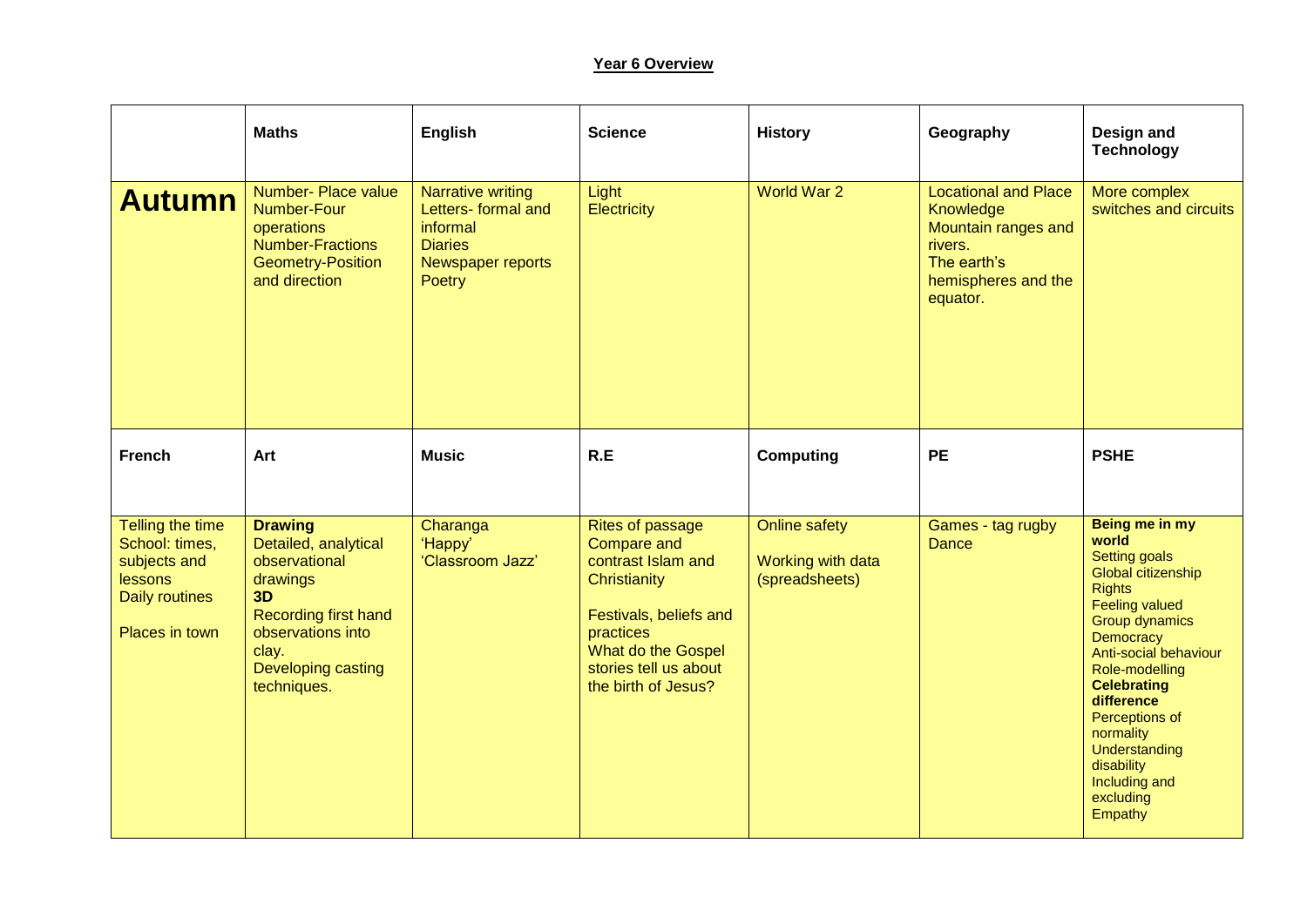| Year 6 Overview        |                                                                                                                                                                       |                                                                                              |                                                                                                                                                                                                                |                                                                 |                                                                                                          |                                                                                                                                                                                                                                                                                                                                                                              |  |
|------------------------|-----------------------------------------------------------------------------------------------------------------------------------------------------------------------|----------------------------------------------------------------------------------------------|----------------------------------------------------------------------------------------------------------------------------------------------------------------------------------------------------------------|-----------------------------------------------------------------|----------------------------------------------------------------------------------------------------------|------------------------------------------------------------------------------------------------------------------------------------------------------------------------------------------------------------------------------------------------------------------------------------------------------------------------------------------------------------------------------|--|
|                        | <b>Maths</b>                                                                                                                                                          | English                                                                                      | <b>Science</b>                                                                                                                                                                                                 | <b>History</b>                                                  | Geography                                                                                                | Design and<br><b>Technology</b>                                                                                                                                                                                                                                                                                                                                              |  |
| <b>Spring</b>          | Number-Decimals<br>Number-Percentages<br>Number-Algebra<br>Measurement-<br>Converting units<br>Perimeter, area and<br>volume<br>Number-Ratio                          | Newspapers<br><b>Biographies</b><br>Non chronological<br>reports<br><b>Explanation texts</b> | Living things and their<br>habitats.<br>Animals including<br>Humans.                                                                                                                                           | Non-European<br>Society (Early Islamic<br>Civilization)         | Human and Physical<br>Geography<br>Study of North<br>America, comparison<br>of Antarctica and the<br>UK. | Mechanical<br>systems, pulleys<br>and gears.                                                                                                                                                                                                                                                                                                                                 |  |
| <b>French</b>          | Art                                                                                                                                                                   | <b>Music</b>                                                                                 | R.E                                                                                                                                                                                                            | <b>Computing</b>                                                | <b>PE</b>                                                                                                | <b>PSHE</b>                                                                                                                                                                                                                                                                                                                                                                  |  |
| Food<br>At the weekend | <b>Painting</b><br>Line and contour<br><b>Exploring Cubist style</b><br>Printmaking<br>Transferring work<br>and ideas into<br>another medium.<br>Unique state prints. | Charanga<br>'New Year Carol'<br>'You've got a friend'                                        | <b>Expressions of Faith</b><br>through art<br><b>Contrast Christianity</b><br>and Islam<br>Festivals beliefs and<br>practices<br>How far can the<br>death of Jesus be<br>seen as a victory in<br>Christianity? | Logical code<br>(Python)<br>Apps and interface<br>design part 1 | Games- netball<br>Keep Fit / Zumba                                                                       | <b>Dreams and goals</b><br>Personal learning<br>goals<br>Success criteria<br>Emotions associated<br>with success<br>Motivation<br>Making a difference<br>Achievements and<br>compliments<br><b>Healthy me</b><br>Taking personal<br>responsibility<br>The effect of<br>substances on the<br>body<br>Exploitation<br>Emotional and mental<br>health<br><b>Managing stress</b> |  |